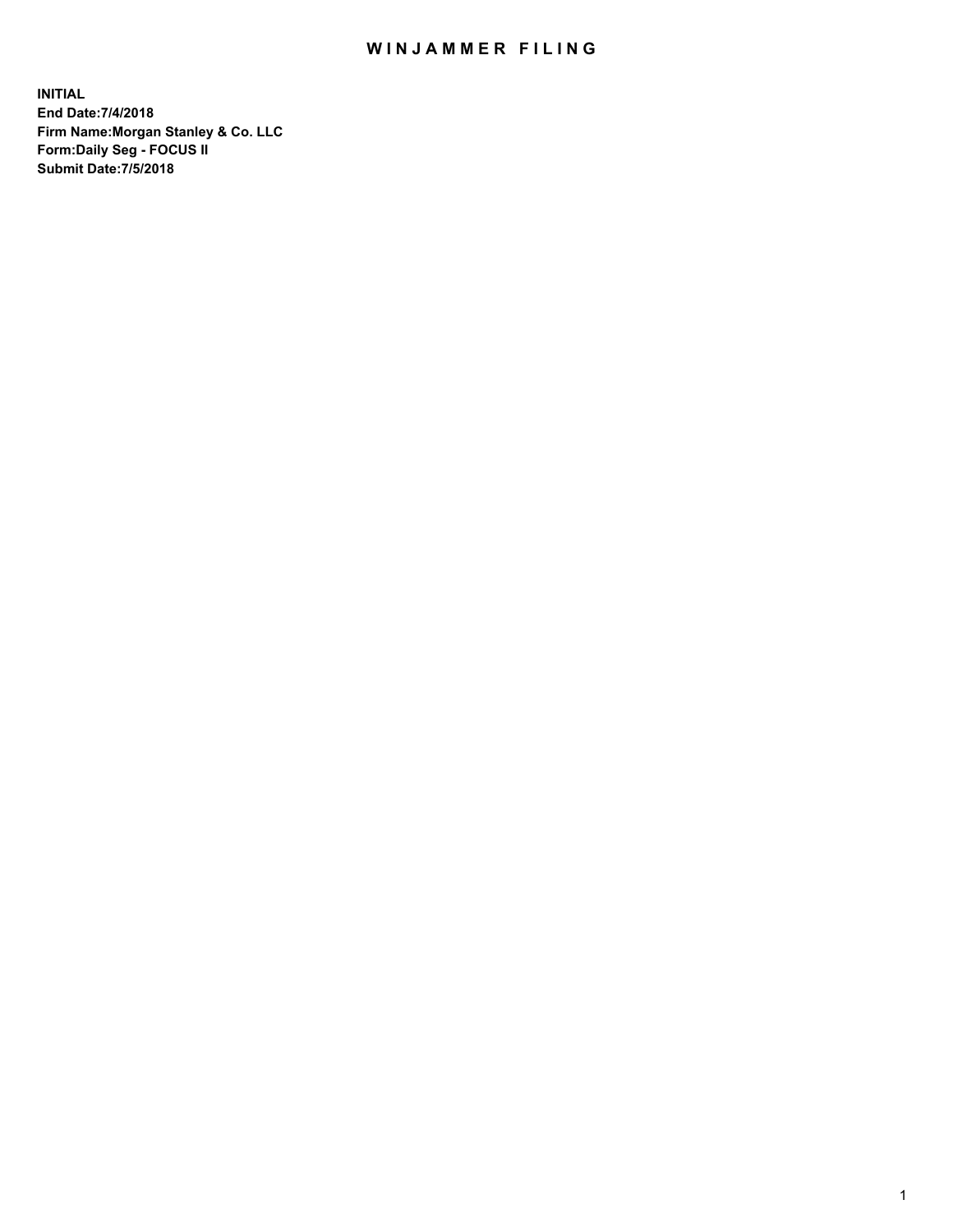**INITIAL End Date:7/4/2018 Firm Name:Morgan Stanley & Co. LLC Form:Daily Seg - FOCUS II Submit Date:7/5/2018 Daily Segregation - Cover Page**

| Name of Company                                                                                                        | Morgan Stanley & Co. LLC     |
|------------------------------------------------------------------------------------------------------------------------|------------------------------|
| <b>Contact Name</b>                                                                                                    | <b>Ikram Shah</b>            |
| <b>Contact Phone Number</b>                                                                                            | 212-276-0963                 |
| <b>Contact Email Address</b>                                                                                           | Ikram.shah@morganstanley.com |
| FCM's Customer Segregated Funds Residual Interest Target (choose one):                                                 |                              |
| a. Minimum dollar amount: ; or                                                                                         | 280,000,000                  |
| b. Minimum percentage of customer segregated funds required:% ; or                                                     | <u>0</u>                     |
| c. Dollar amount range between: and; or<br>d. Percentage range of customer segregated funds required between: % and %. | <u>0 0</u><br>0 Q            |
| FCM's Customer Secured Amount Funds Residual Interest Target (choose one):                                             |                              |
| a. Minimum dollar amount: ; or                                                                                         | 140,000,000                  |
| b. Minimum percentage of customer secured funds required:%; or                                                         | <u>0</u>                     |
| c. Dollar amount range between: and; or                                                                                | 0 <sub>0</sub>               |
| d. Percentage range of customer secured funds required between:% and%.                                                 | 0 <sub>0</sub>               |
| FCM's Cleared Swaps Customer Collateral Residual Interest Target (choose one):                                         |                              |
| a. Minimum dollar amount: ; or                                                                                         | 92,000,000                   |
| b. Minimum percentage of cleared swaps customer collateral required:% ; or                                             | <u>0</u>                     |
| c. Dollar amount range between: and; or                                                                                | 0 Q                          |
| d. Percentage range of cleared swaps customer collateral required between:% and%.                                      | 00                           |

Attach supporting documents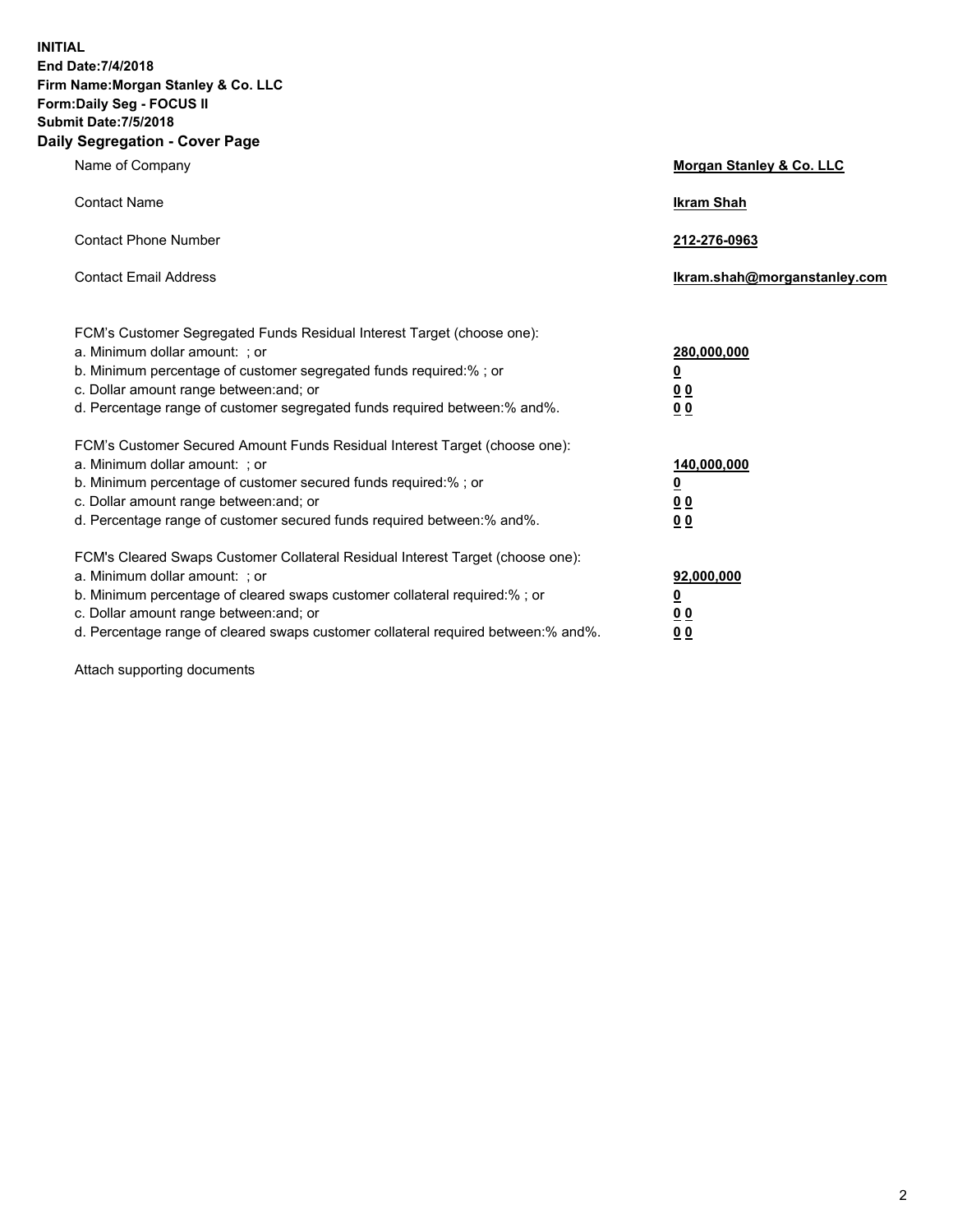## **INITIAL End Date:7/4/2018 Firm Name:Morgan Stanley & Co. LLC Form:Daily Seg - FOCUS II Submit Date:7/5/2018 Daily Segregation - Secured Amounts** Foreign Futures and Foreign Options Secured Amounts Amount required to be set aside pursuant to law, rule or regulation of a foreign government or a rule of a self-regulatory organization authorized thereunder **0** [7305] 1. Net ledger balance - Foreign Futures and Foreign Option Trading - All Customers A. Cash **3,418,094,977** [7315] B. Securities (at market) **2,057,776,805** [7317] 2. Net unrealized profit (loss) in open futures contracts traded on a foreign board of trade **-452,843,500** [7325] 3. Exchange traded options a. Market value of open option contracts purchased on a foreign board of trade **30,057,811** [7335] b. Market value of open contracts granted (sold) on a foreign board of trade **-22,092,219** [7337] 4. Net equity (deficit) (add lines 1. 2. and 3.) **5,030,993,874** [7345] 5. Account liquidating to a deficit and account with a debit balances - gross amount **126,278,169** [7351] Less: amount offset by customer owned securities **-125,280,767** [7352] **997,402** [7354] 6. Amount required to be set aside as the secured amount - Net Liquidating Equity Method (add lines 4 and 5) **5,031,991,276** [7355] 7. Greater of amount required to be set aside pursuant to foreign jurisdiction (above) or line 6. **5,031,991,276** [7360] FUNDS DEPOSITED IN SEPARATE REGULATION 30.7 ACCOUNTS 1. Cash in banks A. Banks located in the United States **698,935,761** [7500] B. Other banks qualified under Regulation 30.7 **602,560,845** [7520] **1,301,496,606** [7530] 2. Securities A. In safekeeping with banks located in the United States **83,161,929** [7540] B. In safekeeping with other banks qualified under Regulation 30.7 **0** [7560] **83,161,929** [7570] 3. Equities with registered futures commission merchants A. Cash **6,360,981** [7580] B. Securities **0** [7590] C. Unrealized gain (loss) on open futures contracts **55,787** [7600] D. Value of long option contracts **0** [7610] E. Value of short option contracts **0** [7615] **6,416,768** [7620] 4. Amounts held by clearing organizations of foreign boards of trade A. Cash **0** [7640] B. Securities **0** [7650] C. Amount due to (from) clearing organization - daily variation **0** [7660] D. Value of long option contracts **0** [7670] E. Value of short option contracts **0** [7675] **0** [7680] 5. Amounts held by members of foreign boards of trade A. Cash **2,311,822,870** [7700] B. Securities **1,974,614,877** [7710] C. Unrealized gain (loss) on open futures contracts **-452,899,287** [7720] D. Value of long option contracts **30,057,811** [7730] E. Value of short option contracts **-22,092,219** [7735] **3,841,504,052** [7740] 6. Amounts with other depositories designated by a foreign board of trade **0** [7760] 7. Segregated funds on hand **0** [7765] 8. Total funds in separate section 30.7 accounts **5,232,579,355** [7770] 9. Excess (deficiency) Set Aside for Secured Amount (subtract line 7 Secured Statement Page 1 from Line 8) **200,588,079** [7380] 10. Management Target Amount for Excess funds in separate section 30.7 accounts **140,000,000** [7780]

11. Excess (deficiency) funds in separate 30.7 accounts over (under) Management Target **60,588,079** [7785]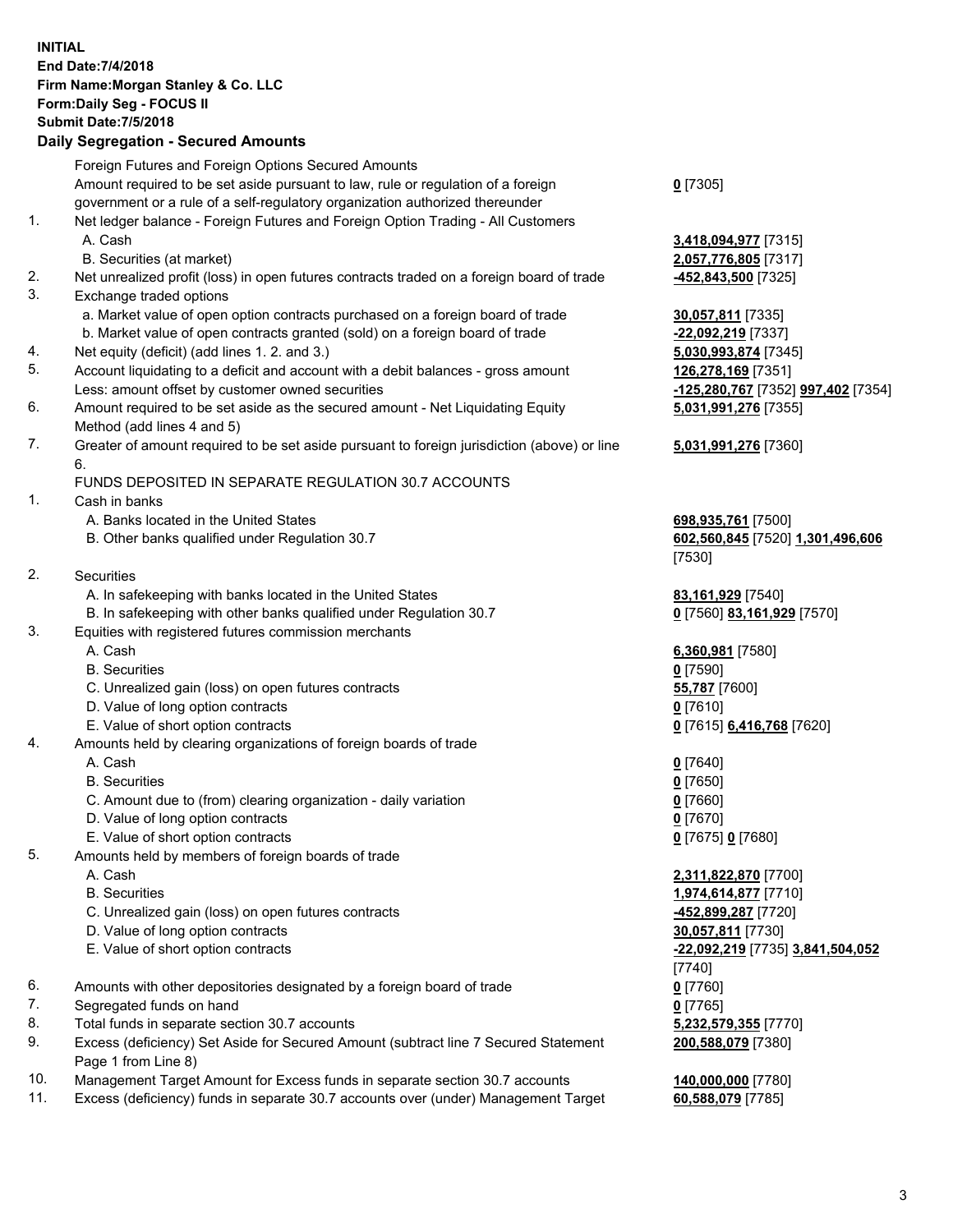|          | <b>INITIAL</b><br>End Date: 7/4/2018<br>Firm Name: Morgan Stanley & Co. LLC<br>Form: Daily Seg - FOCUS II<br><b>Submit Date: 7/5/2018</b> |                                                          |
|----------|-------------------------------------------------------------------------------------------------------------------------------------------|----------------------------------------------------------|
|          | Daily Segregation - Segregation Statement                                                                                                 |                                                          |
|          | SEGREGATION REQUIREMENTS(Section 4d(2) of the CEAct)                                                                                      |                                                          |
| 1.       | Net ledger balance                                                                                                                        |                                                          |
|          | A. Cash                                                                                                                                   | 10,725,009,649 [7010]                                    |
|          | B. Securities (at market)                                                                                                                 | 5,558,916,144 [7020]                                     |
| 2.       | Net unrealized profit (loss) in open futures contracts traded on a contract market                                                        | -285,413,967 [7030]                                      |
| 3.       | Exchange traded options                                                                                                                   |                                                          |
|          | A. Add market value of open option contracts purchased on a contract market                                                               | 373,871,405 [7032]                                       |
|          | B. Deduct market value of open option contracts granted (sold) on a contract market                                                       | -543,850,592 [7033]                                      |
| 4.<br>5. | Net equity (deficit) (add lines 1, 2 and 3)                                                                                               | 15,828,532,639 [7040]                                    |
|          | Accounts liquidating to a deficit and accounts with<br>debit balances - gross amount                                                      |                                                          |
|          | Less: amount offset by customer securities                                                                                                | 281,684,922 [7045]<br>-281,519,000 [7047] 165,922 [7050] |
| 6.       | Amount required to be segregated (add lines 4 and 5)                                                                                      | 15,828,698,561 [7060]                                    |
|          | FUNDS IN SEGREGATED ACCOUNTS                                                                                                              |                                                          |
| 7.       | Deposited in segregated funds bank accounts                                                                                               |                                                          |
|          | A. Cash                                                                                                                                   | 4,994,335,567 [7070]                                     |
|          | B. Securities representing investments of customers' funds (at market)                                                                    | $0$ [7080]                                               |
|          | C. Securities held for particular customers or option customers in lieu of cash (at                                                       | 578,266,126 [7090]                                       |
|          | market)                                                                                                                                   |                                                          |
| 8.       | Margins on deposit with derivatives clearing organizations of contract markets                                                            |                                                          |
|          | A. Cash                                                                                                                                   | 5,779,336,569 [7100]                                     |
|          | B. Securities representing investments of customers' funds (at market)                                                                    | <u>0</u> [7110]                                          |
|          | C. Securities held for particular customers or option customers in lieu of cash (at                                                       | 4,980,650,018 [7120]                                     |
|          | market)                                                                                                                                   |                                                          |
| 9.       | Net settlement from (to) derivatives clearing organizations of contract markets                                                           | -10,931,599 [7130]                                       |
| 10.      | Exchange traded options                                                                                                                   |                                                          |
|          | A. Value of open long option contracts                                                                                                    | 373,871,405 [7132]                                       |
|          | B. Value of open short option contracts                                                                                                   | $-543,850,592$ [7133]                                    |
| 11.      | Net equities with other FCMs                                                                                                              |                                                          |
|          | A. Net liquidating equity                                                                                                                 | 11,151,344 [7140]                                        |
|          | B. Securities representing investments of customers' funds (at market)                                                                    | 0 [7160]                                                 |
|          | C. Securities held for particular customers or option customers in lieu of cash (at                                                       | $0$ [7170]                                               |
|          | market)                                                                                                                                   |                                                          |
| 12.      | Segregated funds on hand                                                                                                                  | $0$ [7150]                                               |
| 13.      | Total amount in segregation (add lines 7 through 12)                                                                                      | 16,162,828,838 [7180]                                    |
| 14.      | Excess (deficiency) funds in segregation (subtract line 6 from line 13)                                                                   | 334,130,277 [7190]                                       |
| 15.      | Management Target Amount for Excess funds in segregation                                                                                  | 280,000,000 [7194]                                       |

16. Excess (deficiency) funds in segregation over (under) Management Target Amount Excess

**54,130,277** [7198]